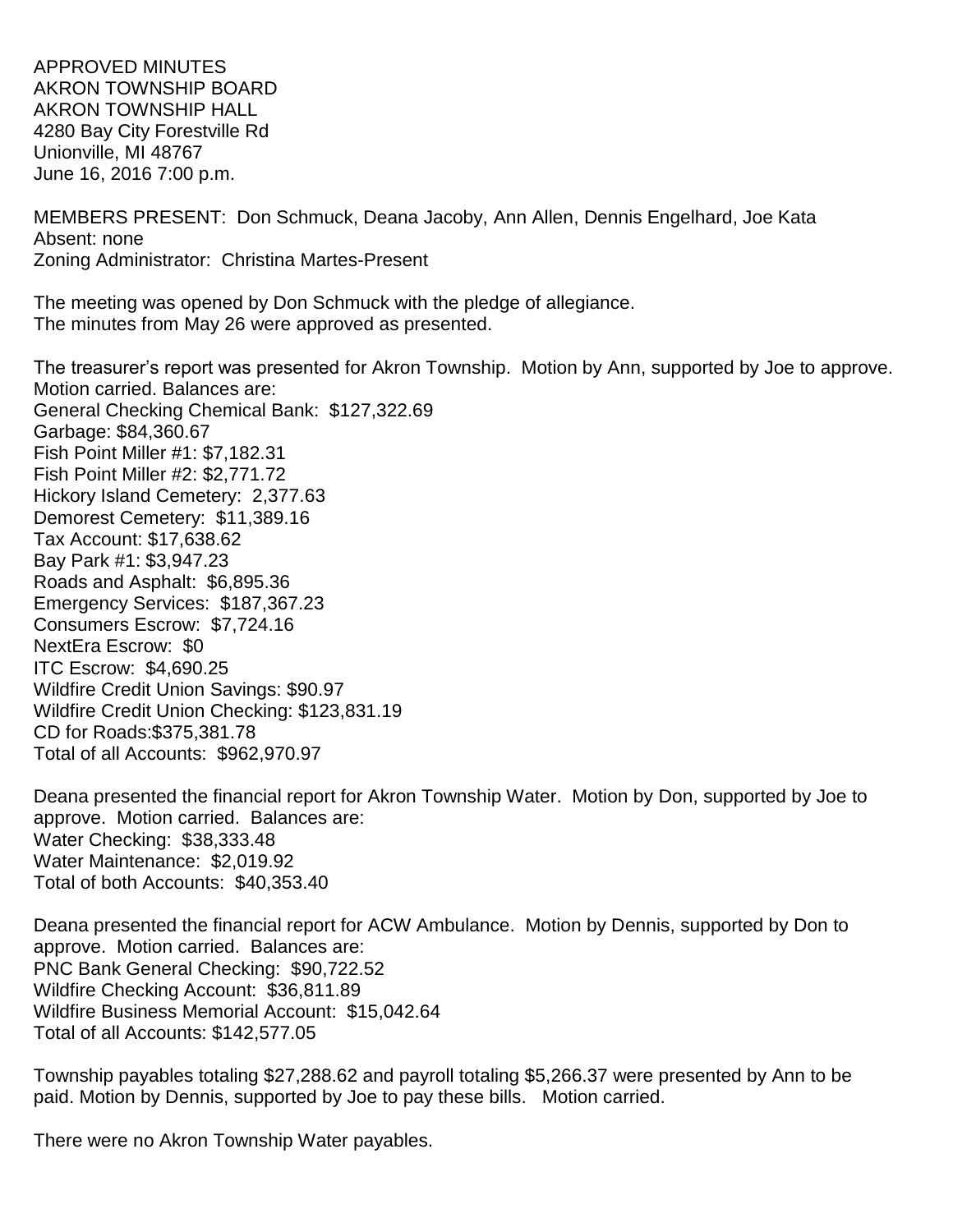ACW Ambulance payables totaling \$4,984.95 and payroll totaling \$6,456.51 were presented by Ann to be paid. Motion by Don supported by Joe to pay. Motion carried.

Nancy Barrios introduced herself and asked to be considered for our District 1 County Commissioner.

Gotham Road improvements were discussed. Nothing more will be done this year on the road but there is a plan to begin improvements next year.

Railroad obstruction was discussed.

Deana reported the electrical issues in the hall kitchen could be solved by installing another GFI. Cost would be about \$75. Motion by Ann, supported by Dennis to get the problem fixed. Motion carried.

Bay City Department of Sewer and Water reported that Bay City Water Rate True Up for July 2015 to June 2016 resulted in a refund for Akron Twp of \$678. Consensus was to have the refund remain in our water fund at Bay County.

The following Resolution was passed:

EXCERPTS FROM MINUTES OF A REGULAR MEETING OF TOWNSHIP BOARD OF AKRON TOWNSHIP, TUSCOLA COUNTY, MICHIGAN, HELD AT THE AKRON TOWNSHIP HALL ON JUNE 16, 2016

MEMBERS PRESENT: Joe Kata, Dennis Engelhard, Don Schmuck, Deana Jacoby, Ann Alen

MEMBERS ABSENT: None

 The Supervisor reported that petitions had been filed at the regular Township Board meeting held March 17, 2016 for road Maintenance

( excluding snow removal ) for Cenzer's Subdivision. The signatures represent the record land owners within the proposed District as follows:

Tax I.D. Numbers:

| #001-131-200-0100-00                                        | #001-131-200-0400-01 |  |
|-------------------------------------------------------------|----------------------|--|
| #001-131-200-0600-01                                        | #001-131-200-0800-00 |  |
| #001-131-200-0900-00                                        | #001-131-200-1100-00 |  |
| #001-131-200-1200-00                                        | #001-131-200-1300-00 |  |
| #001-131-200-2300-00                                        |                      |  |
| Located in Cenzer's Subdivision, Section 31, T.15N., R8 E., |                      |  |
| Akron Township, Tuscola County, Michigan.                   |                      |  |
|                                                             |                      |  |

 The Supervisor further reported that he had checked the signatures on the petitions, the record owners of land in the township contained within the proposed District described above and had prepared and had filed his certificate setting forth the percentage of record owners of lands by total land area who signed the petitions which amounted to not less than 50% of total land area within the proposed District.

 Motion was made by Don Schmuck, seconded by Ann Allen, and unanimously carried that the petitions be received by the Township Board and the Supervisor's certificate pertaining thereto be filed as a part of the minutes of the meeting.

Motion was next made by Dennis Engelhard,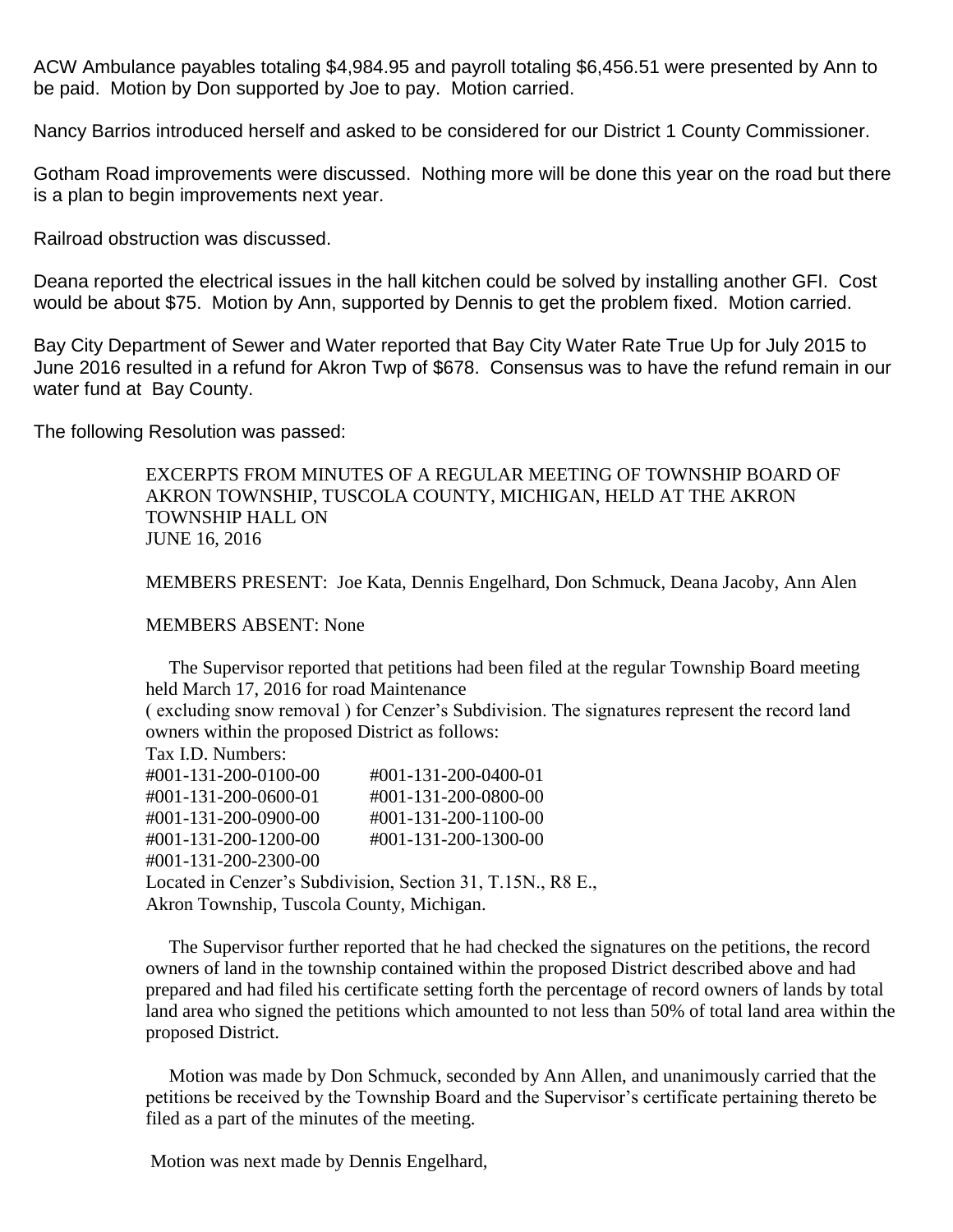Seconded by Deana Jacoby, and unanimously carried to proceed with the plans for the improvement and an estimate of the costs of the same.

 Receipts were presented to the Board showing the yearly estimate of maintenance costs for the improvement for the Board's consideration. The total estimated cost was in the amount of \$540.00 per year. 100% of the total assessable area exists within the area of the proposed improvement.

 Motion was next made by Don Schmuck, seconded by Koe Kata, and unanimously carried ordering the plans and estimates to be filed with the Township Clerk for public examination.

 Motion was then made by Don Schmuck, seconded by Deana Jacoby, to adopt the following resolution.

## RESOLUTION

 BE IT FURTHER RESOLVED that the Township Board does hereby tentatively declare its intent to maintain (in the manner hereinafter set forth) to collect monies and pay for road maintenance (excluding snow removal) in Cenzer's Subdivision, consisting of the following Tax I.D. numbers:

| #001-131-200-0100-00 | #001-131-200-0400-01 |
|----------------------|----------------------|
| #001-131-200-0600-01 | #001-131-200-0800-00 |
| #001-131-200-0900-00 | #001-131-200-1100-00 |
| #001-131-200-1200-00 | #001-131-200-1300-00 |
| #001-131-200-2300-00 |                      |

Section 31, T. 15 N, R. 8 E., Akron Township, Tuscola County, Michigan, together with work incidental thereto, all within the proposed district in accordance with the petitions of the property owners therefore.

 BE IT THEREFORE RESOLVED that the Township Board does tentatively designate the Special Assessment District against which the costs of the improvement is to be assessed as" Cenzer 's #1", which shall include the lands and premises more particularly described above.

 BE IT FURTHER RESOLVED that a hearing on any objections to the petitions, to the improvement, the estimate of costs and to the Special Assessment District proposed to be established for the assessment of the costs of such improvement, shall be held on June 16, 2016 at a special meeting of the Township Board at the Akron Township Hall at 4280 M-25, Unionville, MI, commencing at 6:00 P.M.

 BE IT FURTHER RESOLVED that the Clerk shall be instructed to give the proper notice of such hearing by mailing and publication in accordance with the law and statute provided.

 BE IT FURTHER RESOLVED that all resolutions and parts of resolutions insofar as they conflict with the provisions of this resolution be and the same are hereby rescinded. Upon roll call vote, the following voted: "AYE":

Joe Kata, Dennis Engelhard, Don Schmuck, Deana Jacoby, Ann Allen

The following voted: "NAY": None